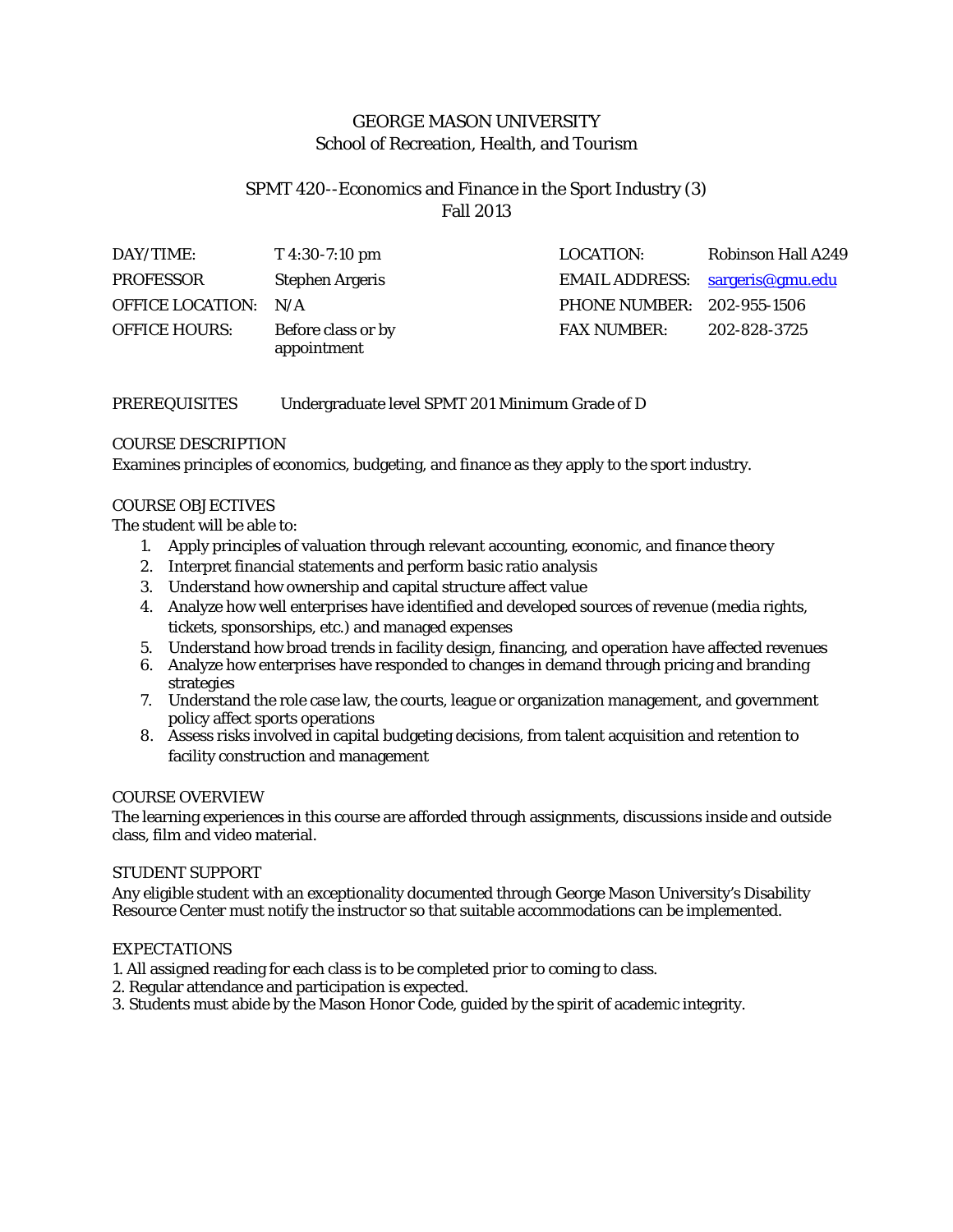#### REQUIRED TEXTS

Winfree, J. A., & Rosentraub, M. S. (2011). *Sports finance and management: Real estate, entertainment, and the remaking of the business.* Boca Raton, FL: CRC Press.

*Sports Business Journal* (required)

Other readings as assigned.

| ASSESSMENT                                       |     |
|--------------------------------------------------|-----|
| Three In-Class Tests:                            | 40% |
| <b>Final CBA Project Presentation and Paper:</b> | 40% |
| <b>Class Participation:</b>                      | 20% |

Three in-class tests measure the student's understanding of the material of a given section. Each will count 20% towards the students' final grade. Only your best two tests count.

The final project is a multiclass simulation of a collective bargaining negotiation. Students are assigned roles to play (e.g., team owner, player representative, league commissioner, union head, etc.) and are graded on their ability to achieve their objectives. Materials will be handed out during the course.

Class participation is not mere attendance but active and constructive contribution to class discussions.

| <b>Date</b> | <b>Topic</b>                                               | <b>Chapter</b>          |
|-------------|------------------------------------------------------------|-------------------------|
| 1/21        | CANCELED-SNOW                                              |                         |
| 1/28        | <b>Intro</b>                                               |                         |
| 2/4         | Media Rights                                               | 7                       |
| 2/11        | <b>Ticket Demand and Pricing</b>                           | 9,10                    |
| 2/18        | Raptors-Wizards game---MEET AT VERIZON Center 5 pm         |                         |
| 2/25        | Test One (at 4:30); Ownership Structure                    | 2                       |
| 3/4         | <b>Facility Design</b>                                     | $\overline{\mathbf{4}}$ |
| 3/11        | <b>SPRING BREAK-NO CLASS</b>                               |                         |
| 3/18        | <b>Stadium Financing</b>                                   | 5                       |
| 3/25        | Sports Teams and Real Estate                               | 6                       |
| 4/1         | Test Two (at 4:30); Financial Statement Analysis           | 3                       |
| 4/8         | <b>Financial Statement Analysis</b>                        | 3                       |
| 4/15        | Valuation                                                  | 8                       |
| 4/22        | Test Three (at 4:30); League Legal Organization and Policy | 12                      |
| 4/29        | Antitrust and Sports--Collective Bargaining Agreement      |                         |

#### COURSE SCHEDULE